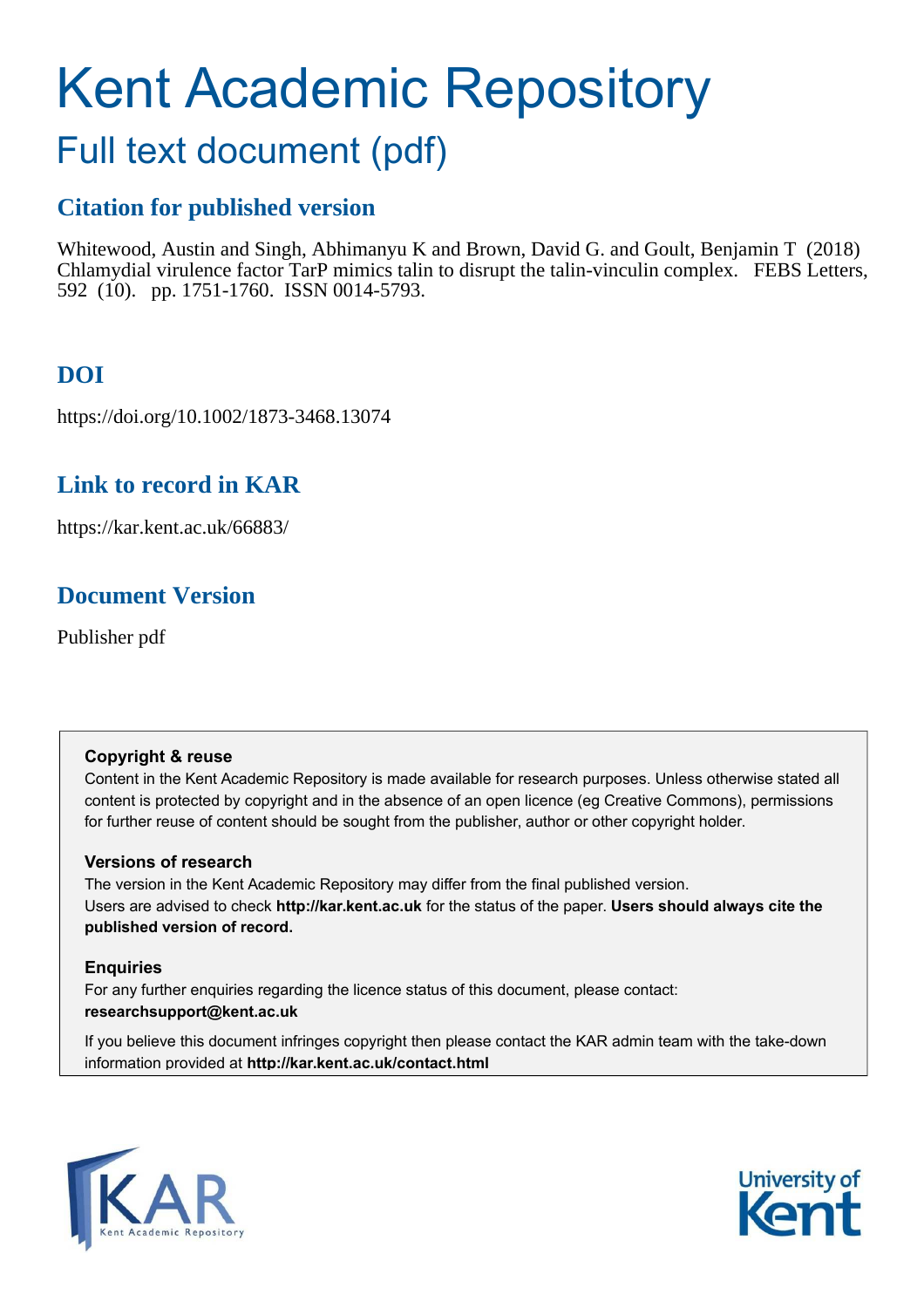<span id="page-1-0"></span>



## Chlamydial virulence factor TarP mimics talin to disrupt the talin-vinculin complex

Austin J. Whitewood, Abhimanyu K. Singh, David G. Brown and Benjamin T. Goult **D** 

School of Biosciences, University of Kent, Canterbury, UK

#### Correspondence

B. T. Goult, School of Biosciences, University of Kent, Canterbury, Kent, CT2 7NJ, UK E-mail: b.t.goult@kent.ac.uk

(Received 8 March 2018, revised 12 April 2018, accepted 21 April 2018)

doi:10.1002/1873-3468.13074

Edited by Stuart Ferguson

Vinculin is a central component of mechanosensitive adhesive complexes that form between cells and the extracellular matrix. A myriad of infectious agents mimic vinculin binding sites (VBS), enabling them to hijack the adhesion machinery and facilitate cellular entry. Here, we report the structural and biochemical characterisation of VBS from the chlamydial virulence factor TarP. Whilst the affinities of isolated VBS peptides from TarP and talin for vinculin are similar, their behaviour in larger fragments is markedly different. In talin, VBS are cryptic and require mechanical activation to bind vinculin, whereas the TarP VBS are located in disordered regions, and so are constitutively active. We demonstrate that the TarP VBS can uncouple talin:vinculin complexes, which may lead to adhesion destabilisation.

Keywords: adhesion; chlamydia; crystallography; molecular mimicry; talin; vinculin

Interactions between cells and the surrounding extracellular matrix (ECM), mediated via the integrin family of cell adhesion molecules, are fundamental to the development of multicellular life. These adhesions serve not just as attachment points but also as mechanosensitive signalling hubs, enabling cells to sense and respond to the external environment. Integrin receptors bound to ECM are coupled to the actin cytoskeleton via the mechanosensitive protein talin [\[1](#page-8-0)]. Under force, helical bundles in the talin rod domain unfold, exposing multiple cryptic vinculin binding sites (VBS) [[2,3\]](#page-8-0) that bind to the vinculin head (Vd1), activating autoinhibited vinculin by displacing the vinculin tail [\[4\]](#page-8-0) (Fig. 1A). Activation of talin and vinculin also exposes numerous other cryptic binding sites for ligands that affect the assembly and regulation of both cell:ECM focal adhesions (FAs) and cell:cell junctions [\[5,6](#page-8-0)].

These highly conserved attachment points linking the cell to the outside world have also become recognition sites for numerous infectious agents [[7,8\]](#page-8-0) with some bacteria specifically targeting adhesion proteins for cellular entry. It has previously been shown that the Shigella flexneri effector protein IpaA [\[9](#page-8-0)] and the Rickettsia cell surface antigen Sca4 interact with vinculin [\[10](#page-8-0)]. The atomic structures of these virulence factors reveal mimicry of the talin VBS. Thus, by forming amphipathic  $\alpha$ -helices that bind to Vd1, these virulence factors activate autoinhibited vinculin and hijack cell adhesion to aid pathogenesis.

Chlamydia invasion has been shown to require the effector protein translocated actin recruiting protein (TarP) which is thought to play an important role in actin recruitment  $[11,12]$  $[11,12]$  $[11,12]$ . TarP is translocated into the host cell by a chlamydial type 3 secretory system upon early elementary body (EB) attachment to the host cell. TarP injection by the bacteria leads to the recruitment and bundling of actin filaments at the point of invasion [\[12\]](#page-8-0). Recently, Thwaites et al. reported the presence of a vinculin binding region in TarP,

#### Abbreviations

FP, fluorescence polarisation; HSQC, heteronuclear single quantum coherence; LD-motif, leucine-aspartic acid motif; TarP, translocated actin recruitment protein; VBS, vinculin-binding site.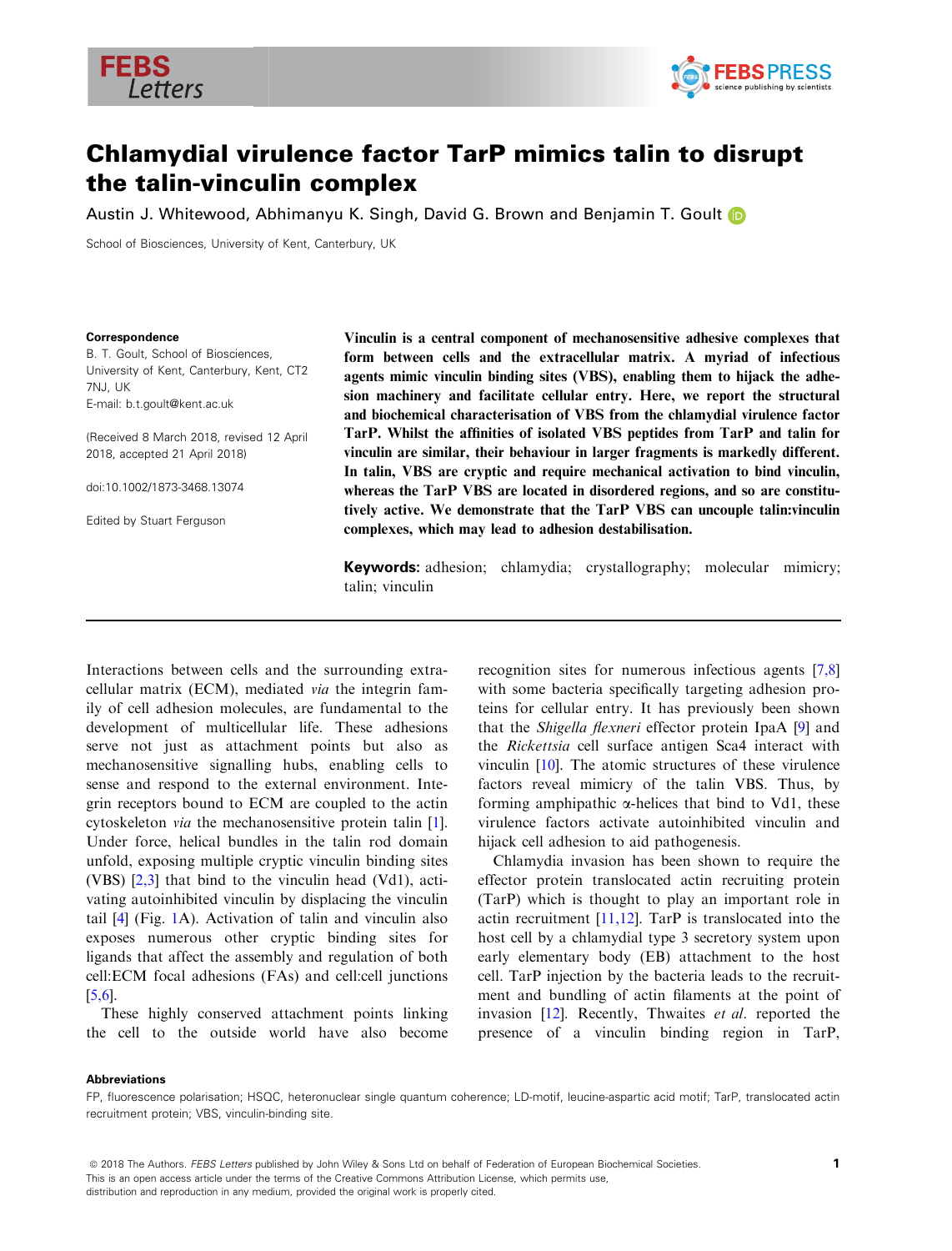

Fig. 1. Biochemical characterisation of the TarP interaction with the vinculin head (Vd1). (A) Schematic of talin structure, with the location of the 11 talin VBS indicated (purple). (B) Schematic of TarP, indicating locations of VBS1 (green), VBS2 (orange), VBS3 (yellow), Actin binding site ABS (red) and LD-motif (blue) at the C-terminal. The disorder prediction trace generated using DISOPRED3 [\[44\]](#page-9-0) is shown. (C) Multiple sequence alignment of vinculin binding sites, aligned using Clustal Omega. The consensus residues are highlighted in green. (D) Comparison of the Vd1:TarP and Vd1:talin interactions. Binding of fluorescein labelled talin VBS33, VBS36, TarP VBS (850–868)C and LD (655–680)C peptides to Vd1, measured using a fluorescence polarisation assay. Dissociation constants  $\pm$  SE ( $\mu$ M) for the interactions are indicated in the legend. All measurements were performed in triplicate. ND, not determined.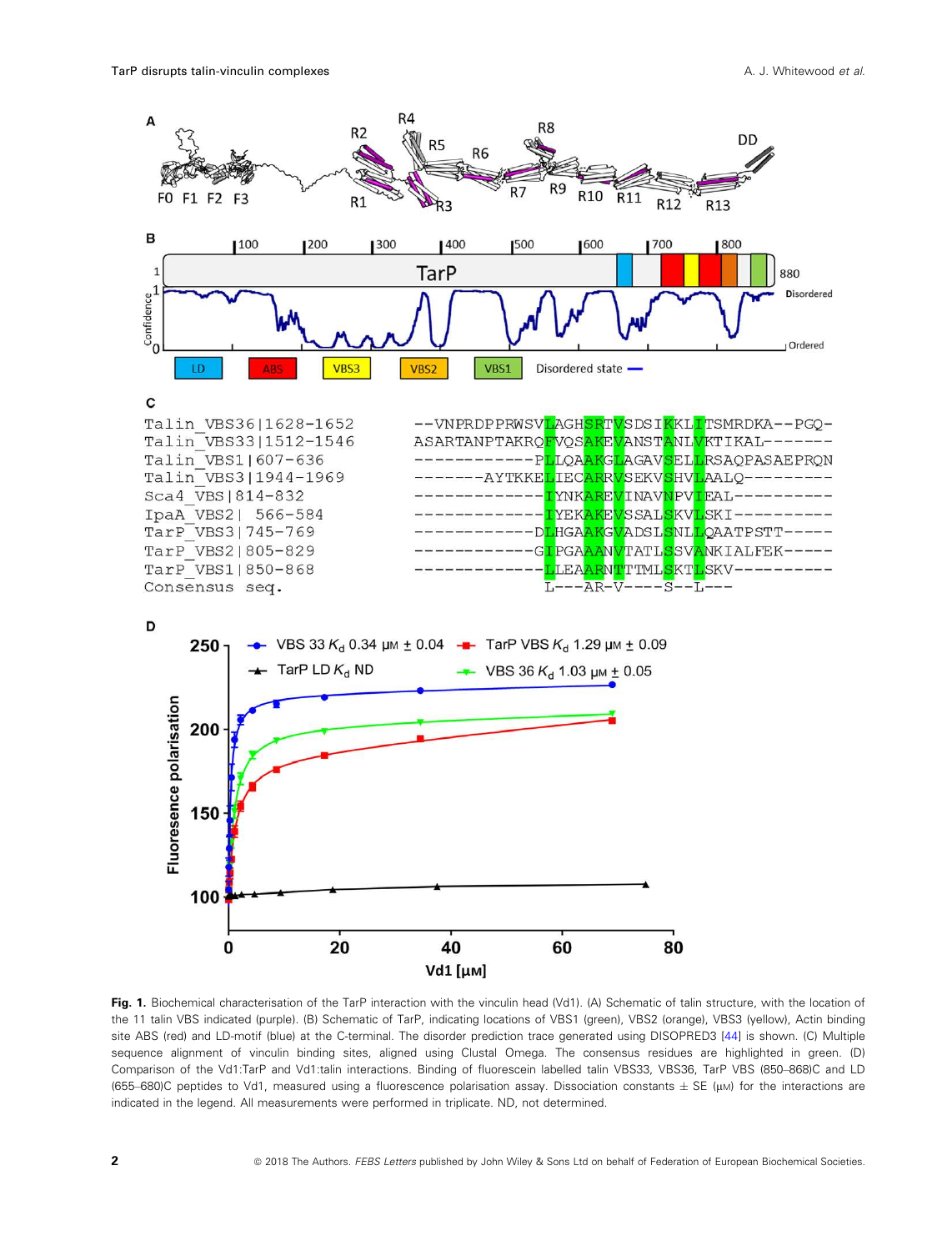<span id="page-3-0"></span>containing three vinculin binding sites (VBS) with 'VBS1' being essential for vinculin recruitment [[13](#page-8-0)]. Additionally, TarP was reported to contain a Leucine-Aspartic acid motif (LD-motif) with a similar consensus sequence to the second paxillin LD-motif (LD2) which interacts with focal adhesion kinase (FAK) [[14](#page-8-0)], and thus may provide TarP with a means of engaging FAK and altering cell adhesion signalling.

Here, we report the structure of the TarP:vinculin Vd1 complex and biochemically characterise and compare the interaction of the TarP VBS and talin VBS with vinculin. Whilst the affinities of the isolated VBS from TarP and talin are similar, their behaviour in larger polypeptide fragments is very different. Thus, the TarP VBS are positioned in unstructured regions, and TarP VBS1 is constitutively active whilst the talin VBS are buried inside folded rod domains and are cryptic. Furthermore, we demonstrate TarP VBS1 disrupts talin:vinculin complexes in vitro. This ability to uncouple vinculin from talin suggests that TarP and other virulence factors may have the capacity to trigger FA disassembly during invasion.

#### Materials and methods

#### Expression of recombinant polypeptides

Chicken vinculin Vd1 (residues 1–259), murine talin R10 (residues 1815–1973), and the FAK-FAT domain (residues 941–1090) were cloned into a pET151 vector (Invitrogen) and expressed in E .coli BL21 (DE3) cells cultured in LB. Standard nickel-affinity chromatography was used to purify the His-tagged recombinant proteins as described previously [[15](#page-8-0)]. The proteins were further purified using anionexchange chromatography following cleavage of the 6xHistag with TEV protease. Protein concentrations were determined using the respective extinction coefficients at 280 nm.

#### Fluorescence polarisation assays

Peptides with either a C- or N-terminal cysteine were synthesised by GLBiochem (China).

TarP\_VBS1 (LLEAARNTTTMLSKTLSKV-C; C. caviae residues 850–868)

TarP\_LD (EGAEGLEHLLPQLRSHLDDAFDQQGN-C; C. caviae residues 655–680)

Pax\_LD2 (C-NLSELDRLLLELN; paxillin residues 141– 153)

Pax LD4 (C-ATRELDELMASLS; paxillin residues 262–274)

mTal1\_VBS33 (C-ASARTANPTAKRQFVQSAKE-VANSTANLVKTIKAL; talin residues 1512–1546)

mTal1\_VBS36 (C-VNPRDPPRWSVLAGHSRTVSD-SIKKLITSMRDKAP; talin residues 1622–1656)

Peptides were coupled to a thiol-reactive fluorescein dye via the terminal cysteine. Stock solutions were made in phosphate-buffered saline (PBS; 137 mm NaCl, 27 mm KCl, 100 mm  $Na<sub>2</sub>HPO<sub>4</sub>$ , 18 mm  $KH<sub>2</sub>PO<sub>4</sub>$ , pH 7.4), 1 mm TCEP and 0.05% Triton X-100. Excess dye was removed using a PD-10 desalting column (GE Healthcare, Chicago, IL, USA). Titrations were performed in PBS using a constant  $1 \mu$ M concentration of fluorescein-coupled peptide with increasing concentration of protein; final volume  $100 \mu L$  in a black 96-well plate. Fluorescent polarisation (FP) measurements were recorded on a BMGLabTech CLARIOstar plate reader at room temperature and analysed using GraphPad Prism.  $K_d$  values were calculated with nonlinear curve fitting using a one-site total binding model.

#### Analytical gel filtration

Gel filtration was performed using a Superdex-75 sizeexclusion chromatography column (GE healthcare) at a flow rate of  $1 \text{ mL-min}^{-1}$  at  $4 \text{ °C}$  in 50 mm Tris pH 7.5, 150 mm NaCl, 2 mm DTT. A sample of 100 uL was run consisting of 100  $\mu$ M of each protein/peptide, incubated at a  $1:1$  (talin:Vd1) or  $1:1:1$  (talin:Vd1:TarP VBS1/talin VBS36) ratio, at 37 °C for 30 min. In the competition experiment, an additional 30 nm of fluorescein-coupled TarP peptide was added to visualise the TarP elution via absorbance at 494 nm. The elution absorbance was measured at three wavelengths: 220 nm, 280 nm and 494 nm (fluorescein absorbance). Elution was monitored by a Malvern Viscotek SEC-MALS-9 (Malvern Panalytical, Malvern, UK). Molar mass, refractive index and weight fraction (%) were determined using the OmniSEC software (Malvern Panalytical) and statistical significance assessed using a T-test.

#### X-ray crystallography

Crystallisation trials for Vd1 in the presence of TarP VBS peptide were conducted at 21 °C by hanging drop vapour diffusion while maintaining a 1 : 1 protein to peptide ratio. Crystals were obtained in a condition containing 0.1 <sup>M</sup> sodium citrate tribasic dehydrate pH 5.6 and 20%  $v/v$  2propanol. Crystals were cryoprotected in the same solution supplemented with  $20\%$  v/v glycerol prior to vitrification in liquid nitrogen. Diffraction dataset was collected at 100 K on beamline I03 at Diamond Light Source (Didcot, UK) using a Pilatus3 6M detector (Dectris, Baden, Switzerland). Crystallographic data were processed by autoPROC [\[16\]](#page-8-0), which incorporates XDS [[17\]](#page-8-0), AIMLESS [\[18\]](#page-8-0) and TRUN-CATE [[19\]](#page-8-0) for data integration, scaling and merging. Structure of the Vd1/TarP complex was determined using chicken vinculin head as template (PDB: [3ZDL](http://www.rcsb.org/pdb/search/structidSearch.do?structureId=3ZDL) [[20\]](#page-8-0)) for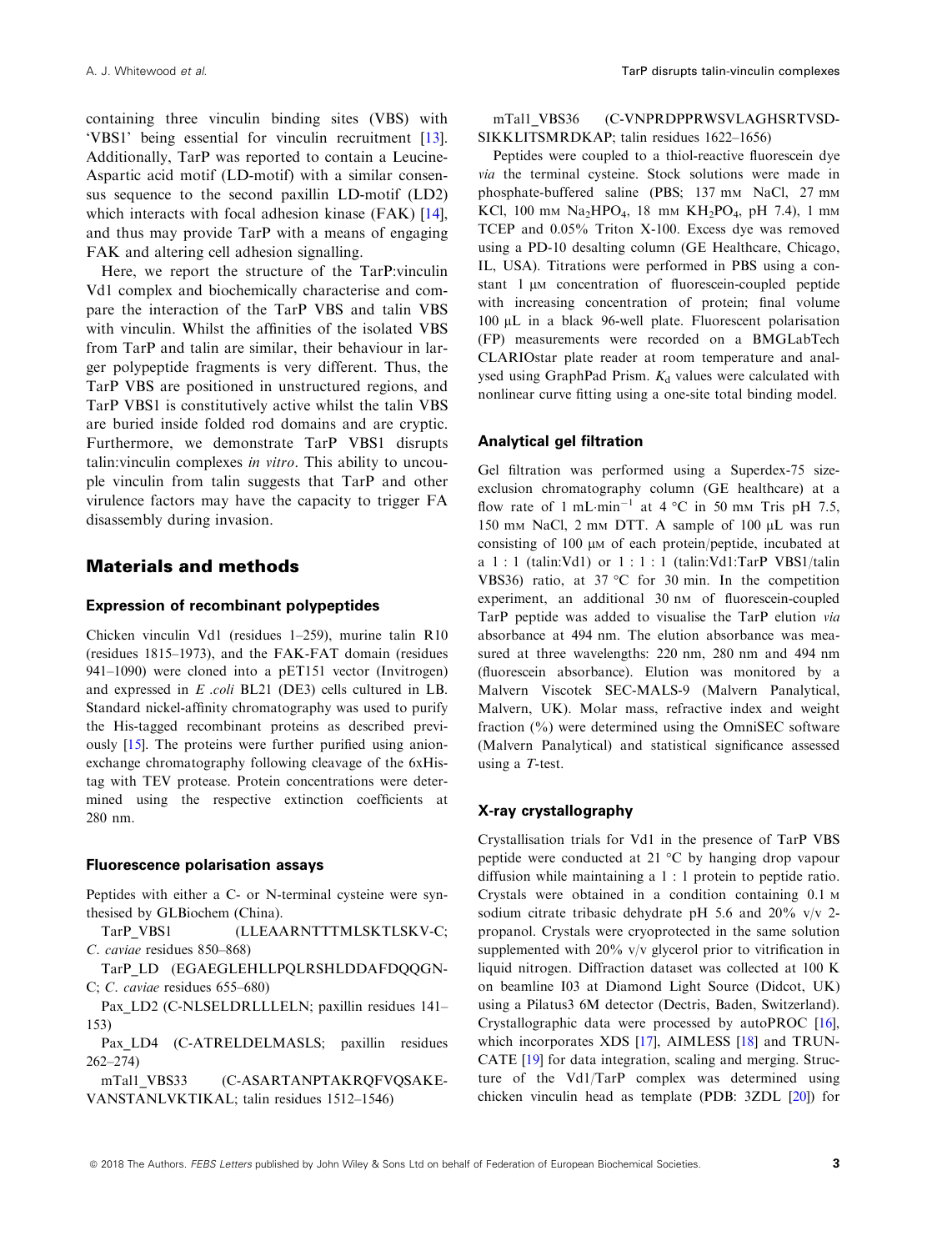molecular replacement search carried out with PHASER [\[21\]](#page-8-0). Manual model adjustment and refinement were performed with COOT [\[22\]](#page-8-0) and REFMAC [\[23\]](#page-8-0) respectively. Model was validated with MOLPROBITY [\[24\]](#page-8-0) and interaction properties were determined by PISA [[25\]](#page-8-0). Figure preparation was carried out with PYMOL (Schrödinger LLC, Cambridge MA, USA). For data collection, phasing and refinement statistics, Table [1.](#page-3-0) The structure has been deposited to RCSB Protein Data Bank with accession code 6FQ4.

#### NMR Spectroscopy

NMR spectra were obtained using a Bruker AVANCE III 600 MHz spectrometer equipped with CryoProbe. Experiments were performed at 298 K in 20 mm sodium phosphate pH 6.5, 50 mm NaCl, 2 mm DTT with 5%  $(v/v)$ 

Table 1. X-ray data collection and refinement statistics for TarP-Vd1 complex. Data collected from a single crystal.

| Data collection                   |                                |
|-----------------------------------|--------------------------------|
| Synchrotron and Beamline          | Diamond Light Source; I03      |
| Space group                       | P2,2,2                         |
| Molecule/a.s.u                    | 1                              |
| Cell dimensions                   |                                |
| a, b, $c(\mathbf{A})$             | 51.80, 66.87, 95.83            |
| $\alpha$ , $\beta$ , $\gamma$ (°) | 90, 90, 90                     |
| Resolution (A)                    | $95.83 - 2.9$ $(2.96 - 2.9)^a$ |
| $R_{\text{merae}}$                | 0.156(0.806)                   |
| $  \sigma  $                      | 8.1(2.5)                       |
| CC(1/2)                           | 0.994(0.903)                   |
| Completeness (%)                  | 99.8 (99.9)                    |
| Redundancy                        | 6.1(6.3)                       |
| Refinement                        |                                |
| Resolution (A)                    | 2.9                            |
| No. reflections                   | 7455 (519)                     |
| $R_{work}/R_{\text{freq}}$        | 0.28/0.34                      |
| No. atoms                         |                                |
| Protein                           | 2082                           |
| Water                             | 3                              |
| $B$ -factors ( $\AA^2$ )          |                                |
| Protein/Peptide                   | 94.24/95.73                    |
| Water                             | 84.04                          |
| R.m.s. deviations                 |                                |
| Bond lengths (A)                  | 0.010                          |
| Bond angles (°)                   | 1.430                          |
| Ramachandran plot                 |                                |
| Favoured/allowed/outlier (%)      | 93/6/1                         |
| Rotamer                           |                                |
| Favoured/poor (%)                 | 59.2/21.01                     |
| Molprobity scores                 |                                |
| Protein geometry                  | 3.42 (37th) <sup>b</sup>       |
| Clash score all atoms             | 29 (81st) <sup>b</sup>         |
| PDB accession no.                 | 6FQ4                           |
|                                   |                                |

<sup>a</sup>Values in parentheses are for highest-resolution shell.

bValues in parentheses indicate percentile scores as determined by Molprobity.

 ${}^{2}H_{2}O$ . Ligand binding was evaluated from  ${}^{1}H, {}^{15}N\text{-HSQC}$ chemical shift changes using  $130 \mu M$ <sup>15</sup>N-labelled FAK-FAT domain. Peptides were added at a 3 : 1 peptide:protein ratio.

#### Results

#### Chlamydial VBS interacts with vinculin

It has previously been shown that the interaction between TarP and vinculin is required for Chlamydia infection [\[13\]](#page-8-0). TarP was shown to contain three VBS with only the C-terminal VBS, VBS1, being critical for TarP function (Fig. [1](#page-1-0)B). Multiple sequence alignment with the VBS of talin (Fig. [1C](#page-1-0)) confirmed the region that contains the vinculin head domain (Vd1) consensus binding motif LxxAAxxVAxxVxxLIxxA [[26](#page-8-0)] as reported previously [[13](#page-8-0)].

To evaluate how the interaction of Vd1 with the TarP VBS1 compares to its interaction with talin VBS, we measured the relative binding affinities using an in vitro fluorescence polarisation (FP) assay. In this assay, synthetic VBS peptides (Materials and methods) were fluorescently labelled with fluorescein and titrated against an increasing concentration of Vd1. Binding of the VBS peptide to Vd1 results in an increase in fluorescence polarisation (Fig. [1D](#page-1-0)), which can be used to determine the binding constant,  $K_d$ . The TarP VBS1 peptide bound to Vd1 with an affinity of  $1.29 \mu$ M. The talin VBS located on talin helices, 33 and 36 (VBS33 and VBS36), bound with comparable affinities of 0.34  $\mu$ m and [1](#page-1-0).03  $\mu$ m respectively (Fig. 1D). The TarP LD region (residues 655–680), which does not interact with Vd1, was used as a negative control.

Although the affinity of the TarP VBS1 for vinculin is comparable to the VBS in talin, the location of the VBS are markedly different between the two proteins. Talin VBS are maintained in a cryptic conformation, buried inside the hydrophobic core of the talin rod domain bundles [\[27\]](#page-8-0), and require exposure by mechanical force across talin to unfold the bundles [[3,28](#page-8-0)]. In contrast, the VBS in TarP are situated in disordered regions of the molecule and are therefore likely to be constitutively active (Fig. [1B](#page-1-0)). The affinity of talin VBS in folded rod domains for Vd1 is significantly lower due to the energy required to unfold the domain to expose the VBS [\[29\]](#page-9-0). However, this reduced affinity of talin for vinculin is rapidly overcome by force exerted on talin, an effect that is readily reversible when force is removed, meaning that the talin:vinculin interactions are exquisitely force-dependent [\[28\]](#page-9-0).Therefore, in the absence of mechanical force, TarP has the potential to outcompete folded talin to bind vinculin.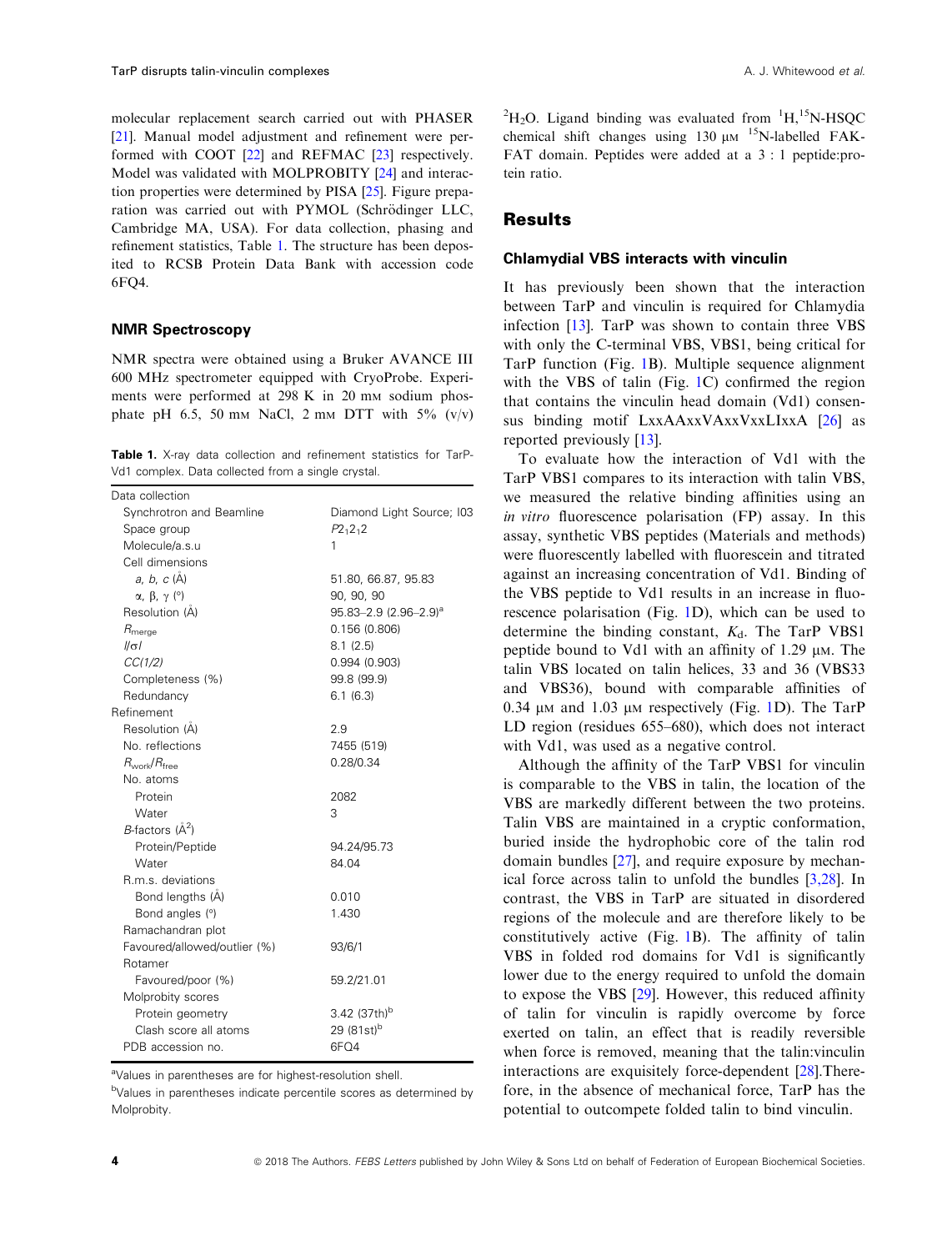#### The structure of TarP VBS1 in complex with the vinculin head

To further characterise the interaction between TarP VBS1 and vinculin, we crystallised a complex of TarP (850–868) with vinculin Vd1. The crystals containing one molecule of the complex in the asymmetric unit were in orthorhombic space group  $P2_12_12$  and diffracted to a useful resolution of  $2.9 \text{ Å}.$ 

The structure of the complex was determined by molecular replacement (Fig. 2A; statistics in Table [1](#page-3-0)) and shows good agreement with the complexes of Vd1 with other VBS from talin [[4,30](#page-8-0)], sca-4 [\[31\]](#page-9-0) and IpaA [\[32\]](#page-9-0). The TarP VBS1 forms an  $\alpha$ -helix that embeds into the hydrophobic groove formed between  $\alpha$ -helices 1 and 2 of the Vd1 N-terminal 4-helix bundle, forming a structure that resembles a five-helix bundle (Fig. 2B). Analysis of the complex interface by PISA indicated that 54.1% of the VBS surface area, including the consensus residues, is buried in the complex interface (Fig. 2A). Furthermore, two hydrogen bonds were identified: TarP Arg-855 to Vd1 Ser-11, and TarP Ser-862 to Vd1 Gln-18. Structural alignment of known VBS structures indicates that these hydrogen bonds are well conserved. Upon complex formation, TarP significantly alters the positions of Vd1 helices 1 and 2, widening the groove between the two and exposing the hydrophobic core (Fig. 2C), mimicking the way talin activates vinculin, causing the release of the vinculin tail [\[4,33\]](#page-8-0). With sidechains almost identical in length and character to talin VBS, TarP VBS1 is able to pack tightly into the Vd1 hydrophobic groove accounting for the high affinity we measured (Fig. [1](#page-1-0)C). The strong resemblance of the TarP VBS1 to the VBS in talin demonstrates the molecular mimicry employed by TarP to hijack the host cell adhesion machinery.

#### The TarP peptide competes with talin for binding to vinculin

Since TarP VBS1 binds to the same site on vinculin as the talin VBS, this raises the possibility that TarP binding might compete with talin for vinculin binding. A similar phenomenon was seen in Drosophila recently, where expression of a GFP-VBS construct was found to disrupt talin:vinculin interactions in vivo [\[34\]](#page-9-0). Using analytical gel filtration, we measured the interaction between Vd1 and a VBS-containing talin helical bundle. We selected talin rod domain R10, which contains a single VBS (VBS46) [\[35\]](#page-9-0). Equimolar amounts of Vd1 and talin R10 incubated together at 37 °C formed a  $1:1$  complex (Fig. 3A-B). Adding a stoichiometric amount of TarP VBS1 peptide (Fig. 3A), or a peptide of an isolated talin VBS (VBS36; Fig. 3B) resulted in a significant reduction in the talin:Vd1 peak and concomitant increases in the monomer peaks of the respective proteins. To confirm that disruption of the talin:Vd1 complex was due to competition by the TarP VBS1 peptide, we spiked the TarP VBS1 peptide with 30 nm of fluorescein-TarP VBS1 peptide (as used in the FP assay). The fluorescein-coupled TarP VBS1 eluted in the same fractions as Vd1, confirming that the TarP peptide was bound to Vd1. To quantitate this competition, we used the SEC-MALS OmniSEC software to determine the weight fraction  $(\frac{9}{0})$  of each peak in Fig. 3A-B and this analysis is shown in Fig. 3C. This demonstrates that TarP, and exposed VBS in general, can out-compete talin for binding to Vd1 in vitro even when the vinculin:talin complex is already formed. Whilst the isolated talin VBS and TarP VBS1 peptides have similar affinities, the affinity of Vd1 for the intact talin rod domain is reduced significantly due to the cryptic nature of talin VBS in the folded talin helical bundles [[29](#page-9-0)]. As a consequence, the constitutively active nature of the TarP VBS allows it to disrupt vinculin:talin complexes. Vinculin binding to talin inhibits talin refolding [\[28\]](#page-9-0) and is important for FA stabilisation. TarP disruption of this complex could lead to the loosening of adhesion by disrupting the talin:vinculin:actin cytoskeletal connection. This may mean that, as well as providing a means of entry and a mechanism to hijack the actin machinery, infection might also destabilise FAs at the point of entry.

#### The TarP leucine-aspartic acid motif

Leucine-Aspartic acid motifs (LD-motifs) are wellrecognised protein:protein interaction motifs [\[36\]](#page-9-0), first identified in the FA protein paxillin, and shown to be required for paxillin to interact with focal adhesion kinase (FAK) [\[37\]](#page-9-0). The FAK–paxillin interaction was subsequently mapped to the focal adhesion targeting (FAT) domain of FAK [[38](#page-9-0)]. It was reported previously that TarP contains an LD-motif (residues 655–680; TarP LD-motif) with sequence homology to paxillin LD2 [[14\]](#page-8-0), and that this LD-motif interacts with the FAK-FAT domain and plays a role in actin recruitment. The alignment of the TarP LD-motif with the LD domains in KANK1 [[39](#page-9-0)], RIAM [[40](#page-9-0)], DLC1 [[20\]](#page-8-0) and the paxillin LD1 and LD2 motifs are shown in Fig. [4](#page-7-0)A. To investigate the interaction of TarP LDmotif with FAK, we used the FP assay utilising fluorescein-labelled LD-motif peptides, and measured their binding to the FAK-FAT domain. As expected, paxillin LD2 bound well to the FAK-FAT domain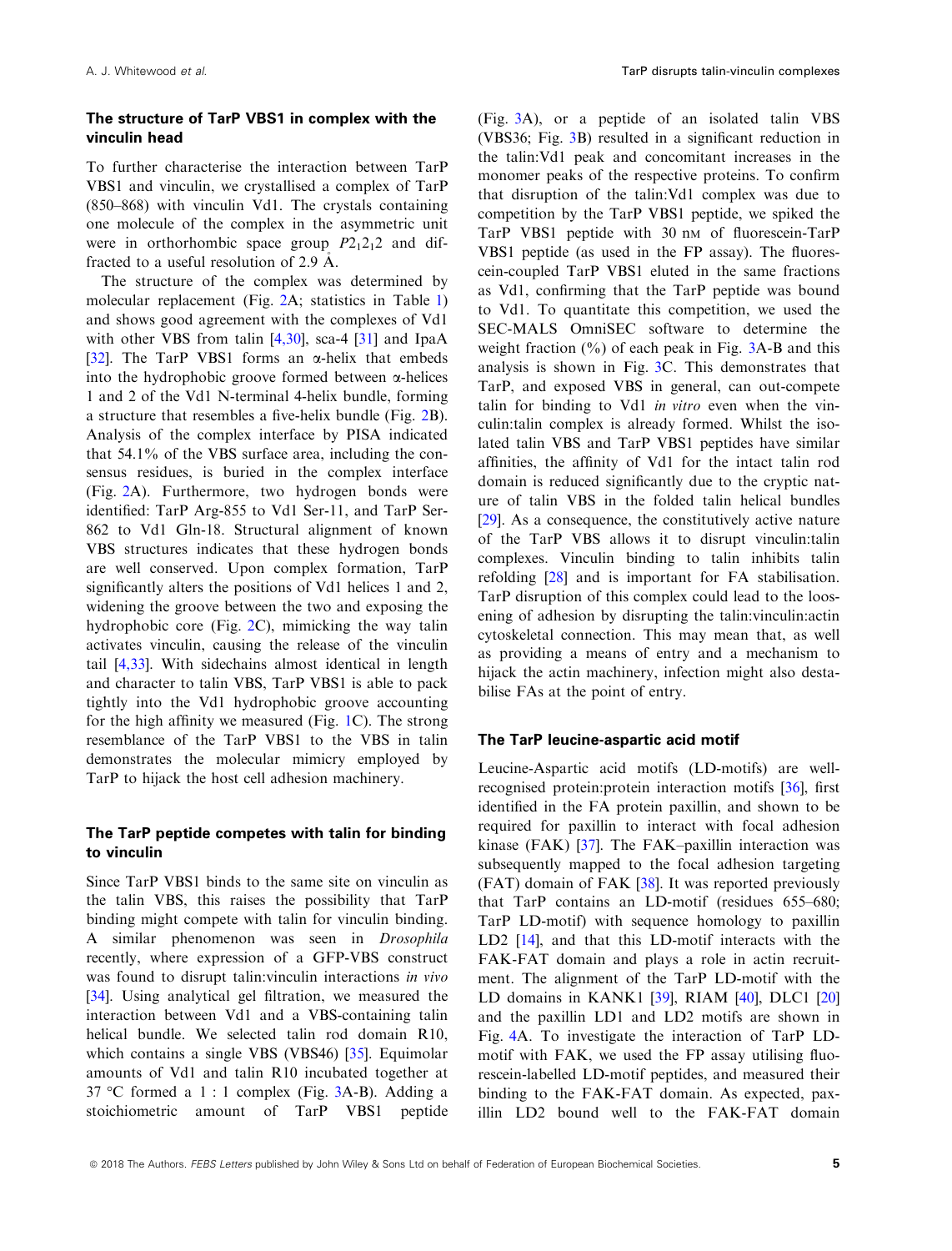

Fig. 2. Crystal structure of TarP in complex with Vd1. (A) Cartoon representation of the complex of Vd1 (grey) bound to TarP VBS (green); the consensus VBS residues are shown in red. (B) TarP VBS (green) docks into a hydrophobic groove on Vd1. Vd1 is represented as surface coloured by hydrophobicity: hydrophobic = red, hydrophilic = white. (C) TarP VBS peptide (green) aligned with talin VBS46 peptide (purple, PDB:[1RKC](http://www.rcsb.org/pdb/search/structidSearch.do?structureId=1RKC) [\[4\]](#page-8-0)) with Vd1-interacting sidechains from both VBS shown as sticks and TarP residues (top bold) and corresponding vbs46 residues are shown. (D) VBS binding causes conformational change in the Vd1 domain. Comparison of apo Vd1 (cyan, PDB:[1TR2](http://www.rcsb.org/pdb/search/structidSearch.do?structureId=1TR2) [\[45](#page-9-0)]) and TarP bound Vd1 (grey). The TarP peptide is shown as a ribbon (green).

 $(K_d \sim 9 \mu)$  in line with previous reports [[38](#page-9-0)]. However, we observed no increase in polarisation with the TarP LD-motif, suggesting that any interaction between TarP and FAK is too weak to be detected by the FP assay.

NMR is a powerful technique for studying interactions, even very weak (millimolar  $K_d$ ) interactions. Addition of paxillin LD2 peptide to <sup>15</sup>N-labelled FAK-FAT resulted in large chemical shift changes indicative of a robust interaction (Fig. [4](#page-7-0)C). In contrast, addition of a threefold excess of TarP LD-motif resulted in only very small shift changes, suggesting the peptide interacts only very weakly with FAK-FAT  $(K_d > \text{mM})$ . This weak interaction explains the lack of

Fig. 3. TarP VBS disrupts the interaction between talin R10 and vinculin Vd1. Vd1 was incubated with talin R10 at 37 °C for 30 min then analysed on a gel filtration column (grey). The experiment was repeated with the addition of a stoichiometric amount of TarP VBS peptide (A) and then with talin VBS36 (B). All experiments were done in triplicate. 1% fluorescein-labelled TarP VBS peptide was added to monitor TarP VBS elution at 494 nm which confirmed that TarP eluted bound to Vd1 (purple). (C) the relative 'Weight Fraction' percentage for talin: vinculin complex, talin, vinculin peaks in the absence and presence of both TarP VBS and VBS36 peptides. Data are means  $\pm$  SEM;  $*P < 0.05$  by T-test. Both peptides reduced the R10-Vd1 complex.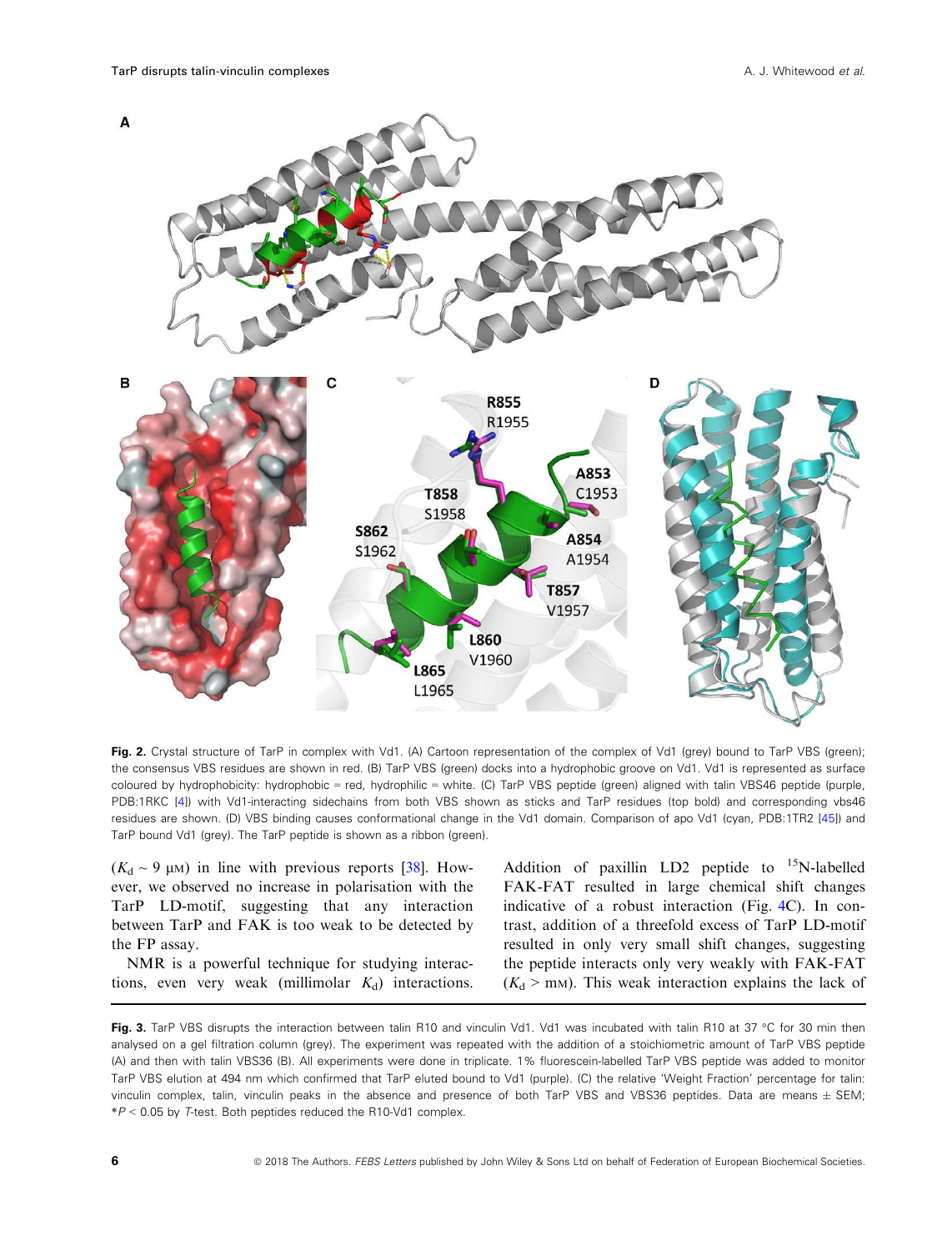<span id="page-7-0"></span>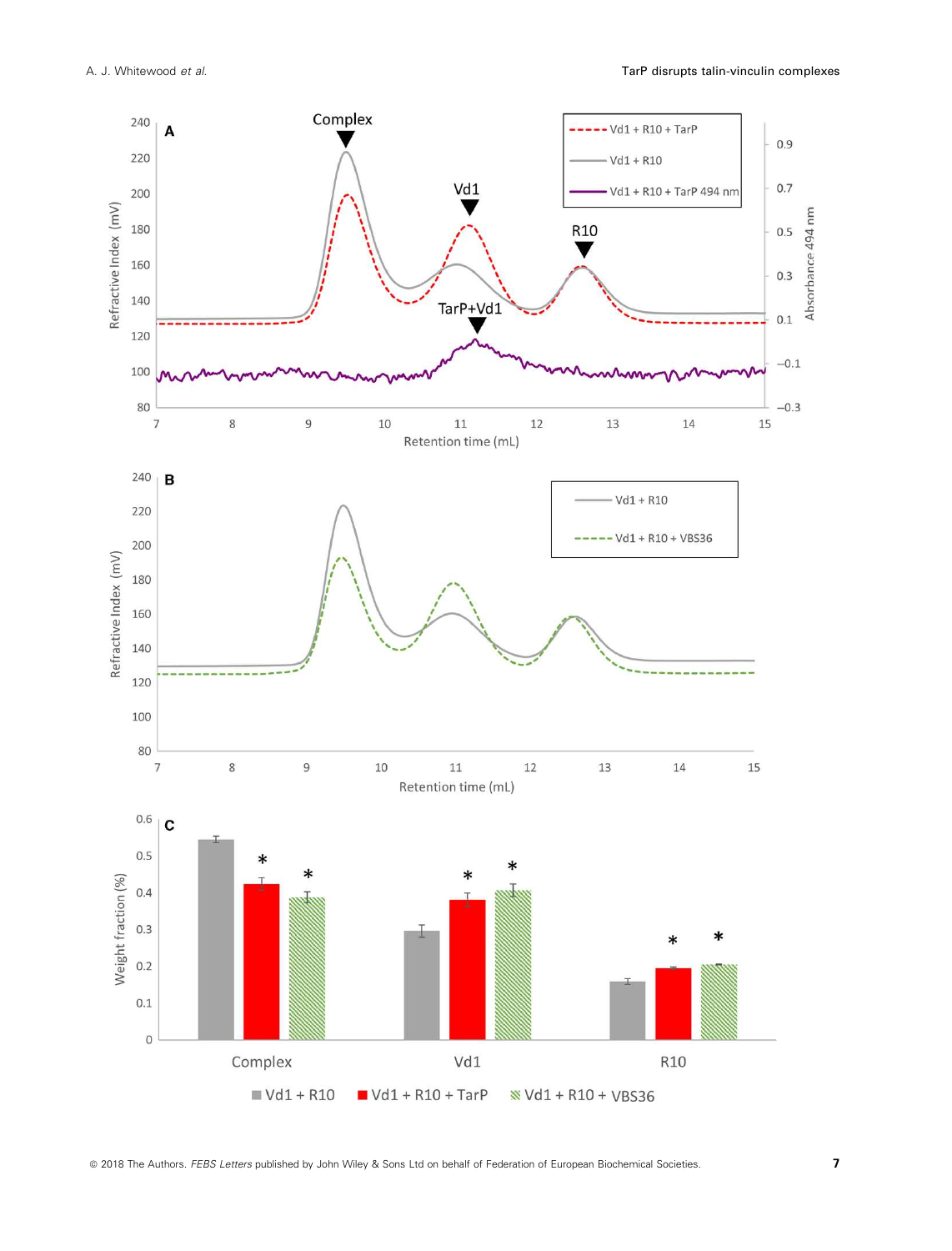<span id="page-8-0"></span>A KANK1 | 38-60 RIAM | 5-28 DLC11467-490 PAX LD2|142-165  $PAX$ LD1|1-24



VK<sup></sup>

LSELDRLLLELNAVQHNPPGFPAD

 $\overline{1}$ . $\overline{D}$ 

QME **ST** 

LDDILYHV

GFO

FPF

**MDD** 

**NEDID** 

r n

VDDIOKGNTIKK-

LGEMDLLTOSLGV

KGMORIVNOWSEK

Fig. 4. The TarP LD-motif does not bind to FAK. (A) Multiple sequence alignment of known LD-motifs and TarP, generated using Clustal Omega; the consensus binding residues are highlighted in blue. (B) Binding of fluorescein-labelled TarP LD (655–680)C and Paxillin LD2 (141–153)C peptides to FAK-FAT, measured using a fluorescence polarisation assay. Dissociation constants  $\pm$  SE (um) for the interactions are indicated in the legend. ND, not determined. (C) 1H,15N-HSQC spectra of 130 um 15N-labelled FAK-FAT in the absence (black) or presence of paxillin LD2 peptide (red; top panel) or TarP LD (green; bottom panel) at a ratio of 1 : 3.

binding in the FP experiment. The difference in binding affinity between the TarP LD-motif and paxillin LD2 to FAK-FAT may be explained by the presence of a proline residue, Pro675, in the middle of the TarP LD-motif (Fig. [4](#page-7-0)A). It is likely the proline destabilises and/or causes a kink in the  $\alpha$ -helix formed by the TarP LD-motif, but lack of binding might also be due to

the substitution of glutamate for aspartate in the 'LD' region of the TarP LD-motif. Therefore, despite the sequence homology, the TarP LD-motif binds much weaker than paxillin-LD2 to FAK-FAT, further refining the specificity determinants of LD-motifs and highlighting the fact that subtle changes in the sequence can significantly alter binding specificity.

It is possible that the TarP LD-motif may bind to another, currently unrecognised LD-binding domain protein, but it does not bind to FAK. Therefore, it seems likely that the TarP:FAK colocalisation reported previously in cellulo requires additional components that bring FAK and TarP together.

#### **Conclusions**

In this study, we have further refined understanding of the molecular mechanisms underlying chlamydial infection via remodelling of the actin cytoskeleton; the ability of TarP to bind vinculin characterised here, and the recently characterised TarP WH2 motif that binds actin [\[41\]](#page-9-0), look to be major components. Our data show that the constitutively active TarP VBS1 can out-compete the mechanosensitive interaction between talin and vinculin. Vinculin is a key player in the regulation of FA dynamics [\[42\]](#page-9-0) and cell:cell junctions [[43](#page-9-0)], and the capacity of TarP VBS1 to uncouple vinculin-mediated cytoskeletal connections during infection is therefore likely to have significant biological implications. Thus, it will be important to determine to what extent chlamydial infection alters the integrity and dynamics of cell: cell and cell:ECM junctions. Moreover, it raises the possibility that endogenous mammalian proteins might exist with constitutively active VBS, and that these could represent a new class of protein with the ability to regulate cell adhesion and migration.

#### Acknowledgements

We thank Marie Anderson for help with the initial crystallography screen and David Critchley for critical reading of the manuscript. We also thank Diamond Light Source beamline I03 staff for their help in crystallographic data collection. B.T.G. is funded by BBSRC grant (BB/N007336/1) and HFSP grant (RGP00001/2016).

#### Author contributions

BTG conceived and supervised the study; AJW and BTG designed experiments; AJW and AKS performed experiments; BTG, AJW, AKS and DGB analysed data; BTG and AJW wrote the manuscript.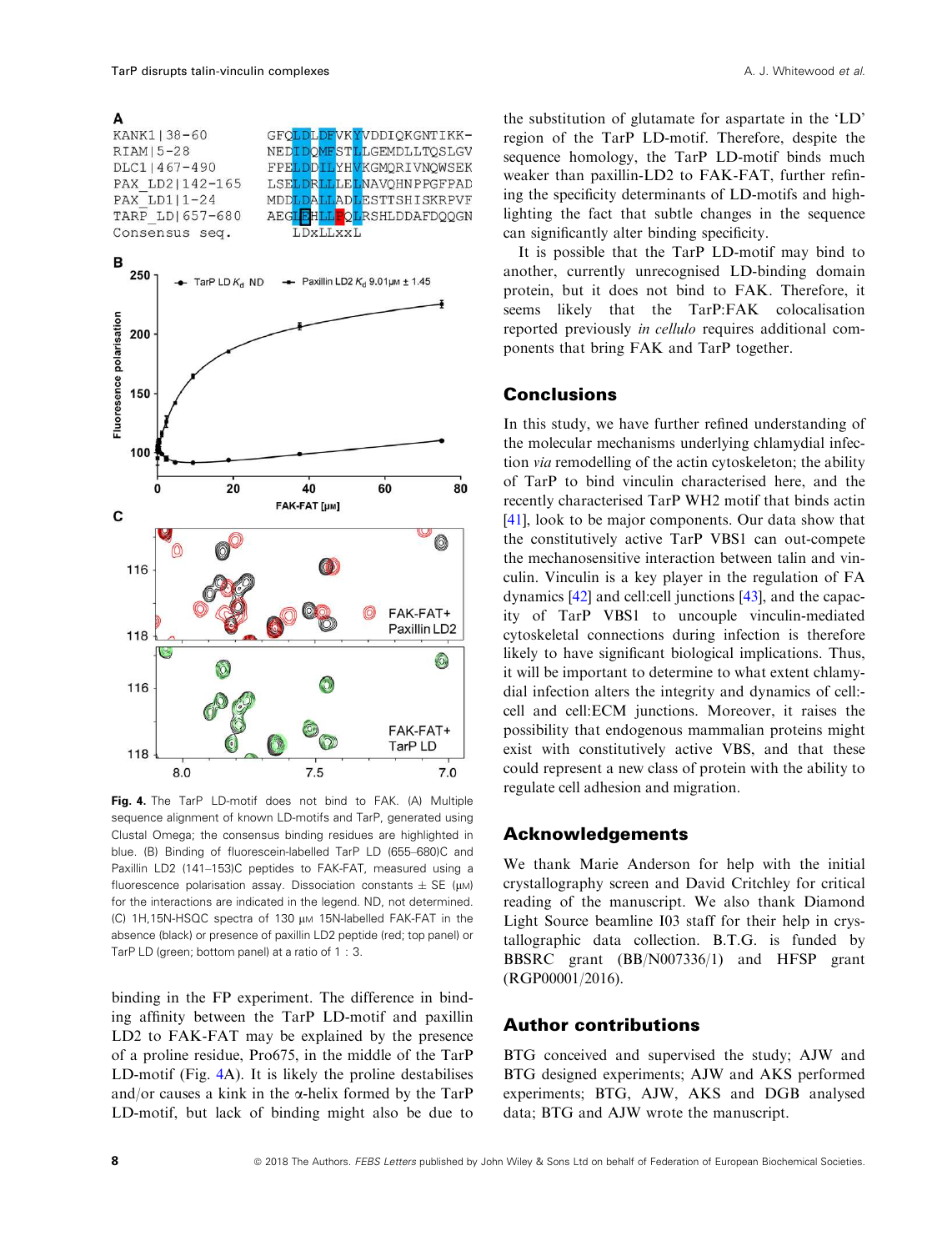#### <span id="page-9-0"></span>References

- 1 Calderwood DA, Campbell ID and Critchley DR (2013) Talins and kindlins: partners in integrin-mediated adhesion. Nat Rev Mol Cell Biol 14, 503–517.
- 2 del Rio A, Perez-Jimenez R, Liu R, Roca-Cusachs P, Fernandez JM and Sheetz MP (2009) Stretching single talin rod molecules activates vinculin binding. Science (80-.) 323, 638–641.
- 3 Yao M, Goult BT, Klapholz B, Hu X, Toseland CP, Guo Y, Cong P, Sheetz MP and Yan J (2016) The mechanical response of talin. Nat Commun 7, 11966.
- 4 Izard T, Evans G, Borgon RA, Rush CL, Bricogne G and Bois PR (2004) Vinculin activation by talin through helical bundle conversion. Nature 427, 171-175.
- 5 Carisey A, Tsang R, Greiner AM, Nijenhuis N, Heath N, Nazgiewicz A, Kemkemer R, Derby B, Spatz J and Ballestrem C (2013) Vinculin regulates the recruitment and release of core focal adhesion proteins in a forcedependent manner. Curr Biol 23, 271–281.
- 6 le Duc Q, Shi Q, Blonk I, Sonnenberg A, Wang N, Leckband D and de Rooij J (2010) Vinculin potentiates E-cadherin mechanosensing and is recruited to actinanchored sites within adherens junctions in a myosin IIdependent manner. J Cell Biol 189, 1107-1115.
- 7 Dos Reis RS and Horn F (2010) Enteropathogenic Escherichia coli, Samonella, Shigella and Yersinia: cellular aspects of host-bacteria interactions in enteric diseases. Gut Pathog 2, 8.
- 8 Grove J and Marsh M (2011) The cell biology of receptor-mediated virus entry. J Cell Biol 195, 1071– 1082.
- 9 Izard T, Tran Van Nhieu G and Bois PRJ (2006) Shigella applies molecular mimicry to subvert vinculin and invade host cells. J Cell Biol 175, 465–475.
- 10 Park H, Lee JH, Gouin E, Cossart P and Izard T (2011) The rickettsia surface cell antigen 4 applies mimicry to bind to and activate vinculin. J Biol Chem 286, 35096–35103.
- 11 Carabeo RA, Grieshaber SS, Fischer E and Hackstadt T (2002) Chlamydia trachomatis induces remodeling of the actin cytoskeleton during attachment and entry into HeLa cells. Infect Immun 70, 3793–3803.
- 12 Clifton DR, Fields KA, Grieshaber SS, Dooley CA, Fischer ER, Mead DJ, Carabeo RA and Hackstadt T (2004) From the cover: a chlamydial type III translocated protein is tyrosine-phosphorylated at the site of entry and associated with recruitment of actin. Proc Natl Acad Sci 101, 10166–10171.
- 13 Thwaites TR, Pedrosa AT, Peacock TP and Carabeo RA (2015) Vinculin interacts with the chlamydia effector TarP Via a tripartite vinculin binding domain to mediate actin recruitment and assembly at the plasma membrane. Front Cell Infect Microbiol 5, 88.
- 14 Thwaites T, Nogueira AT, Campeotto I, Silva AP, Grieshaber SS and Carabeo RA (2014) The Chlamydia effector TarP mimics the mammalian leucine-aspartic acid motif of paxillin to subvert the focal adhesion kinase during invasion. J Biol Chem 289, 30426–30442.
- 15 Banno A, Goult BT, Lee H, Bate N, Critchley DR and Ginsberg MH (2012) Subcellular localization of talin is regulated by inter-domain interactions. J Biol Chem 287, 13799–13812.
- 16 Vonrhein C, Flensburg C, Keller P, Sharff A, Smart O, Paciorek W, Womack T and Bricogne G (2011) Data processing and analysis with the autoPROC toolbox. Acta Crystallogr D Biol Crystallogr 67, 293–302.
- 17 Kabsch W (2010) XDS. Acta Crystallogr D Biol Crystallogr 66, 125–132.
- 18 Evans PR and Murshudov GN (2013) How good are my data and what is the resolution? Acta Crystallogr D Biol Crystallogr 69, 1204–1214.
- 19 Evans PR (2011) An introduction to data reduction: space-group determination, scaling and intensity statistics. Acta Crystallogr D Biol Crystallogr 67, 282– 292.
- 20 Zacharchenko T, Qian X, Goult BT, Jethwa D, Almeida TB, Ballestrem C, Critchley DR, Lowy DR and Barsukov IL (2016) LD motif recognition by talin: structure of the Talin-DLC1 complex. Structure 24, 1130–1141.
- 21 McCoy AJ, Grosse-Kunstleve RW, Adams PD, Winn MD, Storoni LC and Read RJ (2007) Phaser crystallographic software. J Appl Crystallogr 40, 658–674.
- 22 Emsley P, Lohkamp B, Scott WG and Cowtan K (2010) Features and development of Coot. Acta Crystallogr D Biol Crystallogr 66, 486–501.
- 23 Murshudov GN, Skubak P, Lebedev AA, Pannu NS, Steiner RA, Nicholls RA, Winn MD, Long F and Vagin AA (2011) REFMAC5 for the refinement of macromolecular crystal structures. Acta Crystallogr D Biol Crystallogr 67, 355–367.
- 24 Chen VB, Arendall WB, Headd JJ, Keedy DA, Immormino RM, Kapral GJ, Murray LW, Richardson JS and Richardson DC (2010) MolProbity : all-atom structure validation for macromolecular crystallography. Acta Crystallogr D Biol Crystallogr 66, 12–21.
- 25 Krissinel E and Henrick K (2007) Inference of macromolecular assemblies from crystalline state. J Mol Biol 372, 774–797.
- 26 Gingras AR, Ziegler WH, Frank R, Barsukov IL, Roberts GCK, Critchley DR and Emsley J (2005) Mapping and consensus sequence identification for multiple vinculin binding sites within the talin rod. J Biol Chem 280, 37217–37224.
- 27 Hytönen VP and Vogel V (2008) How force might activate talin's vinculin binding sites: SMD reveals a structural mechanism. PLoS Comput Biol 4, e24.